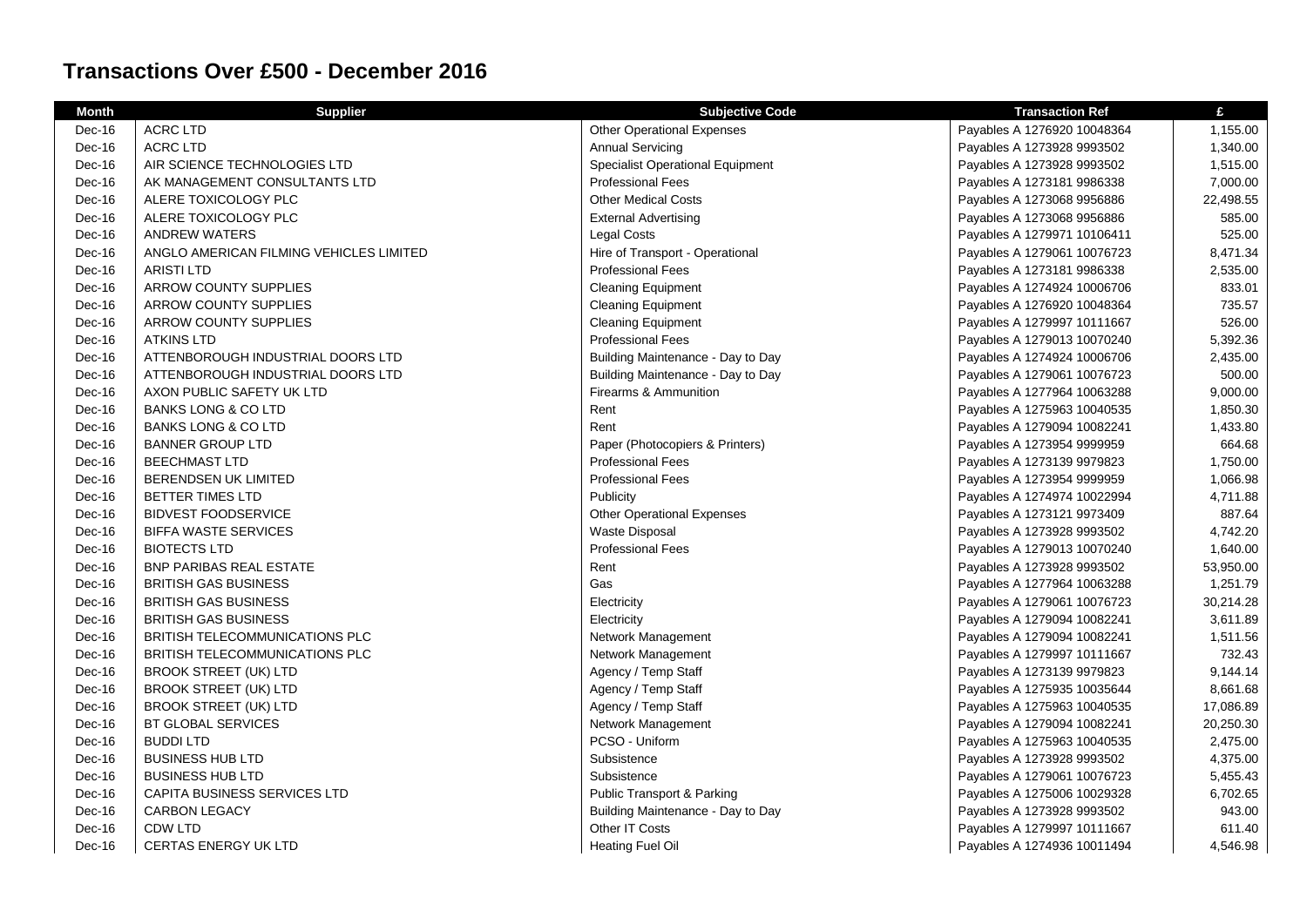| Dec-16 | <b>CERTAS ENERGY UK LTD</b>                | Petrol                                    | Payables A 1275963 10040535 | 8,972.10  |
|--------|--------------------------------------------|-------------------------------------------|-----------------------------|-----------|
| Dec-16 | <b>CICELY HAYWARD</b>                      | <b>Legal Costs</b>                        | Payables A 1279971 10106411 | 600.00    |
| Dec-16 | <b>COLLEGE OF POLICING</b>                 | <b>External Training Courses</b>          | Payables A 1273928 9993502  | 2,875.00  |
| Dec-16 | CONSULT 47                                 | Building Maintenance - Day to Day         | Payables A 1279094 10082241 | 1,999.30  |
| Dec-16 | <b>COONEEN AT WORK LTD</b>                 | Clothing & Uniforms                       | Payables A 1273928 9993502  | 32,275.03 |
| Dec-16 | <b>CORONA ENERGY</b>                       | Gas                                       | Payables A 1279061 10076723 | 8,760.68  |
| Dec-16 | <b>CPL DISTRIBUTION LTD</b>                | <b>Other Operational Expenses</b>         | Payables A 1276920 10048364 | 9,016.00  |
| Dec-16 | CROWN PET FOODS LTD                        | Police Dogs - Feed/kennelling/vets        | Payables A 1279013 10070240 | 551.22    |
| Dec-16 | <b>CUPBROOK LTD</b>                        | Police Dogs - Feed/kennelling/vets        | Payables A 1279971 10106411 | 1,180.00  |
| Dec-16 | <b>CUSTOM FRAMES PICTURE FRAMING LTD</b>   | <b>Professional Fees</b>                  | Payables A 1275963 10040535 | 1,179.00  |
| Dec-16 | DACOLL GROUP LTD                           | Other IT Costs                            | Payables A 1274924 10006706 | 9,867.00  |
| Dec-16 | DISTINCT RECRUITMENT LTD                   | <b>Professional Fees</b>                  | Payables A 1274924 10006706 | 898.05    |
| Dec-16 | DISTINCT RECRUITMENT LTD                   | <b>Professional Fees</b>                  | Payables A 1274936 10011494 | 710.10    |
| Dec-16 | DISTRACTION AGENCY LTD                     | Web Infrastructure                        | Payables A 1276920 10048364 | 1,800.00  |
| Dec-16 | <b>EARLE INTERNATIONAL</b>                 | Clothing & Uniforms                       | Payables A 1275963 10040535 | 933.50    |
| Dec-16 | <b>EASTWOOD HALL</b>                       | Hire of Rooms/Premises                    | Payables A 1273928 9993502  | 2,070.83  |
| Dec-16 | EDF ENERGY CUSTOMERS PLC                   | Electricity                               | Payables A 1274924 10006706 | 38,632.53 |
| Dec-16 | ELLIOTT GROUP LTD                          | <b>Fixtures &amp; Fittings</b>            | Payables A 1273139 9979823  | 608.00    |
| Dec-16 | ELLIOTT GROUP LTD                          | <b>Fixtures &amp; Fittings</b>            | Payables A 1279997 10111667 | 608.00    |
| Dec-16 | ENTERPRISE RENT-A-CAR (UK) LTD             | Hire of Transport - Operational           | Payables A 1275006 10029328 | 2,751.00  |
| Dec-16 | ENTERPRISE RENT-A-CAR (UK) LTD             | Hire of Transport - Operational           | Payables A 1275963 10040535 | 651.00    |
| Dec-16 | ENTERPRISE RENT-A-CAR (UK) LTD             | Hire of Transport - Operational           | Payables A 1279061 10076723 | 2,360.92  |
| Dec-16 | ENTERPRISE RENT-A-CAR (UK) LTD             | Hire of Transport - Operational           | Payables A 1279997 10111667 | 1,353.00  |
| Dec-16 | ENVIROENERGY (NOTTINGHAM) LTD              | Other Energy Costs                        | Payables A 1279061 10076723 | 5,436.72  |
| Dec-16 | ENVIRONMENTAL SCIENTIFICS GROUP LIMITED    | Forensic Analysis                         | Payables A 1274974 10022994 | 5,858.75  |
| Dec-16 | ENVIRONMENTAL SCIENTIFICS GROUP LIMITED    | Forensic Analysis                         | Payables A 1275006 10029328 | 5,106.65  |
| Dec-16 | <b>EPAY LTD</b>                            | <b>Electronic Forensics</b>               | Payables A 1279971 10106411 | 816.34    |
| Dec-16 | EVERYTHING EVERYWHERE LTD                  | Mobile Phone Call Charges & Contract Cost | Payables A 1275935 10035644 | 7,455.70  |
| Dec-16 | <b>FAIRACRE SERVICES</b>                   | <b>Other Operational Expenses</b>         | Payables A 1276920 10048364 | 740.00    |
| Dec-16 | <b>FIRE SAFETY SERVICES</b>                | <b>Professional Fees</b>                  | Payables A 1273954 9999959  | 707.55    |
| Dec-16 | <b>FIRE SAFETY SERVICES</b>                | <b>Annual Servicing</b>                   | Payables A 1273102 9963881  | 1,050.00  |
| Dec-16 | FISHER HARGREAVES PROCTOR LTD              | Service Charge                            | Payables A 1275935 10035644 | 18,093.75 |
| Dec-16 | FOREIGN & COMMONWEALTH OFFICE              | <b>Professional Fees</b>                  | Payables A 1275006 10029328 | 1,525.00  |
| Dec-16 | <b>FWP MECHANICAL LTD</b>                  | Building Maintenance - Day to Day         | Payables A 1276920 10048364 | 1,087.63  |
| Dec-16 | G S MAHAL & CO LTD                         | Clothing & Uniforms                       | Payables A 1274936 10011494 | 1,512.00  |
| Dec-16 | <b>G2 RECRUITMENT SOLUTIONS LTD</b>        | Agency / Temp Staff                       | Payables A 1273068 9956886  | 2,250.00  |
| Dec-16 | <b>G2 RECRUITMENT SOLUTIONS LTD</b>        | Agency / Temp Staff                       | Payables A 1279971 10106411 | 9,000.00  |
| Dec-16 | G4S FORENSIC AND MEDICAL SERVICES (UK) LTD | <b>Professional Fees</b>                  | Payables A 1273954 9999959  | 95,356.56 |
| Dec-16 | GEO HANSON & SONS HUCKNALL LTD             | <b>Other Operational Expenses</b>         | Payables A 1273102 9963881  | 1,745.00  |
| Dec-16 | <b>GEO HANSON &amp; SONS HUCKNALL LTD</b>  | Building Maintenance - Day to Day         | Payables A 1275963 10040535 | 2,376.15  |
| Dec-16 | <b>GO 2 TELECOM LTD</b>                    | Hardware - purchase                       | Payables A 1279094 10082241 | 678.45    |
| Dec-16 | GOVERNMENT LEGAL DEPARTMENT                | Legal Costs                               | Payables A 1273121 9973409  | 532.27    |
| Dec-16 | <b>GRG PUBLIC RESOURCES LTD</b>            | Vehicle Recovery Costs                    | Payables A 1279061 10076723 | 1,065.00  |
| Dec-16 | <b>HENTON &amp; CHATTELL LTD</b>           | Building Maintenance - Day to Day         | Payables A 1279013 10070240 | 796.33    |
| Dec-16 | <b>HMCTS</b>                               | <b>Professional Fees</b>                  | Payables A 1279013 10070240 | 5,761.49  |
| Dec-16 | <b>HMCTS</b>                               | Gas                                       | Payables A 1279971 10106411 | 18,836.50 |

| Petrol                                                   |
|----------------------------------------------------------|
| Legal Costs                                              |
| <b>External Training Courses</b>                         |
| Building Maintenance - Day to Day                        |
| Clothing & Uniforms                                      |
| Gas                                                      |
| <b>Other Operational Expenses</b>                        |
| Police Dogs - Feed/kennelling/vets                       |
| Police Dogs - Feed/kennelling/vets                       |
| <b>Professional Fees</b>                                 |
| Other IT Costs                                           |
| <b>Professional Fees</b>                                 |
| <b>Professional Fees</b>                                 |
| Web Infrastructure                                       |
| Clothing & Uniforms                                      |
| <b>Hire of Rooms/Premises</b>                            |
| Electricity                                              |
| Fixtures & Fittings                                      |
| Fixtures & Fittings                                      |
| Hire of Transport - Operational                          |
| Hire of Transport - Operational                          |
| Hire of Transport - Operational                          |
| Hire of Transport - Operational                          |
| Other Energy Costs                                       |
| Forensic Analysis                                        |
| <b>Forensic Analysis</b>                                 |
| <b>Electronic Forensics</b>                              |
| Mobile Phone Call Charges & Contract Cos                 |
| <b>Other Operational Expenses</b>                        |
| <b>Professional Fees</b>                                 |
| Annual Servicing                                         |
| Service Charge                                           |
| <b>Professional Fees</b>                                 |
| Building Maintenance - Day to Day                        |
|                                                          |
| Clothing & Uniforms<br>Agency / Temp Staff               |
| Agency / Temp Staff                                      |
| <b>Professional Fees</b>                                 |
| <b>Other Operational Expenses</b>                        |
|                                                          |
| Building Maintenance - Day to Day<br>Hardware - purchase |
|                                                          |
| Legal Costs                                              |
| Vehicle Recovery Costs                                   |
| Building Maintenance - Day to Day                        |
| <b>Professional Fees</b><br>Gas                          |
|                                                          |

| Petrol                                    | Payables A 1275963 10040535 | 8,972.10  |
|-------------------------------------------|-----------------------------|-----------|
| Legal Costs                               | Payables A 1279971 10106411 | 600.00    |
| <b>External Training Courses</b>          | Payables A 1273928 9993502  | 2,875.00  |
| Building Maintenance - Day to Day         | Payables A 1279094 10082241 | 1,999.30  |
| Clothing & Uniforms                       | Payables A 1273928 9993502  | 32,275.03 |
| Gas                                       | Payables A 1279061 10076723 | 8,760.68  |
| Other Operational Expenses                | Payables A 1276920 10048364 | 9,016.00  |
| Police Dogs - Feed/kennelling/vets        | Payables A 1279013 10070240 | 551.22    |
| Police Dogs - Feed/kennelling/vets        | Payables A 1279971 10106411 | 1,180.00  |
| <b>Professional Fees</b>                  | Payables A 1275963 10040535 | 1,179.00  |
| Other IT Costs                            | Payables A 1274924 10006706 | 9,867.00  |
| <b>Professional Fees</b>                  | Payables A 1274924 10006706 | 898.05    |
| <b>Professional Fees</b>                  | Payables A 1274936 10011494 | 710.10    |
| Web Infrastructure                        | Payables A 1276920 10048364 | 1,800.00  |
| Clothing & Uniforms                       | Payables A 1275963 10040535 | 933.50    |
| Hire of Rooms/Premises                    | Payables A 1273928 9993502  | 2,070.83  |
| Electricity                               | Payables A 1274924 10006706 | 38,632.53 |
| Fixtures & Fittings                       | Payables A 1273139 9979823  | 608.00    |
| Fixtures & Fittings                       | Payables A 1279997 10111667 | 608.00    |
| Hire of Transport - Operational           | Payables A 1275006 10029328 | 2,751.00  |
| Hire of Transport - Operational           | Payables A 1275963 10040535 | 651.00    |
| Hire of Transport - Operational           | Payables A 1279061 10076723 | 2,360.92  |
| Hire of Transport - Operational           | Payables A 1279997 10111667 | 1,353.00  |
| Other Energy Costs                        | Payables A 1279061 10076723 | 5,436.72  |
| Forensic Analysis                         | Payables A 1274974 10022994 | 5,858.75  |
| Forensic Analysis                         | Payables A 1275006 10029328 | 5,106.65  |
| <b>Electronic Forensics</b>               | Payables A 1279971 10106411 | 816.34    |
| Mobile Phone Call Charges & Contract Cost | Payables A 1275935 10035644 | 7,455.70  |
| Other Operational Expenses                | Payables A 1276920 10048364 | 740.00    |
| <b>Professional Fees</b>                  | Payables A 1273954 9999959  | 707.55    |
| Annual Servicing                          | Payables A 1273102 9963881  | 1,050.00  |
| Service Charge                            | Payables A 1275935 10035644 | 18,093.75 |
| Professional Fees                         | Payables A 1275006 10029328 | 1,525.00  |
| Building Maintenance - Day to Day         | Payables A 1276920 10048364 | 1,087.63  |
| Clothing & Uniforms                       | Payables A 1274936 10011494 | 1,512.00  |
| Agency / Temp Staff                       | Payables A 1273068 9956886  | 2,250.00  |
| Agency / Temp Staff                       | Payables A 1279971 10106411 | 9,000.00  |
| <b>Professional Fees</b>                  | Payables A 1273954 9999959  | 95,356.56 |
| <b>Other Operational Expenses</b>         | Payables A 1273102 9963881  | 1,745.00  |
| Building Maintenance - Day to Day         | Payables A 1275963 10040535 | 2,376.15  |
| Hardware - purchase                       | Payables A 1279094 10082241 | 678.45    |
| Legal Costs                               | Payables A 1273121 9973409  | 532.27    |
| Vehicle Recovery Costs                    | Payables A 1279061 10076723 | 1,065.00  |
| Building Maintenance - Day to Day         | Payables A 1279013 10070240 | 796.33    |
| Professional Fees                         | Payables A 1279013 10070240 | 5,761.49  |
| Gas                                       | Payables A 1279971 10106411 | 18,836.50 |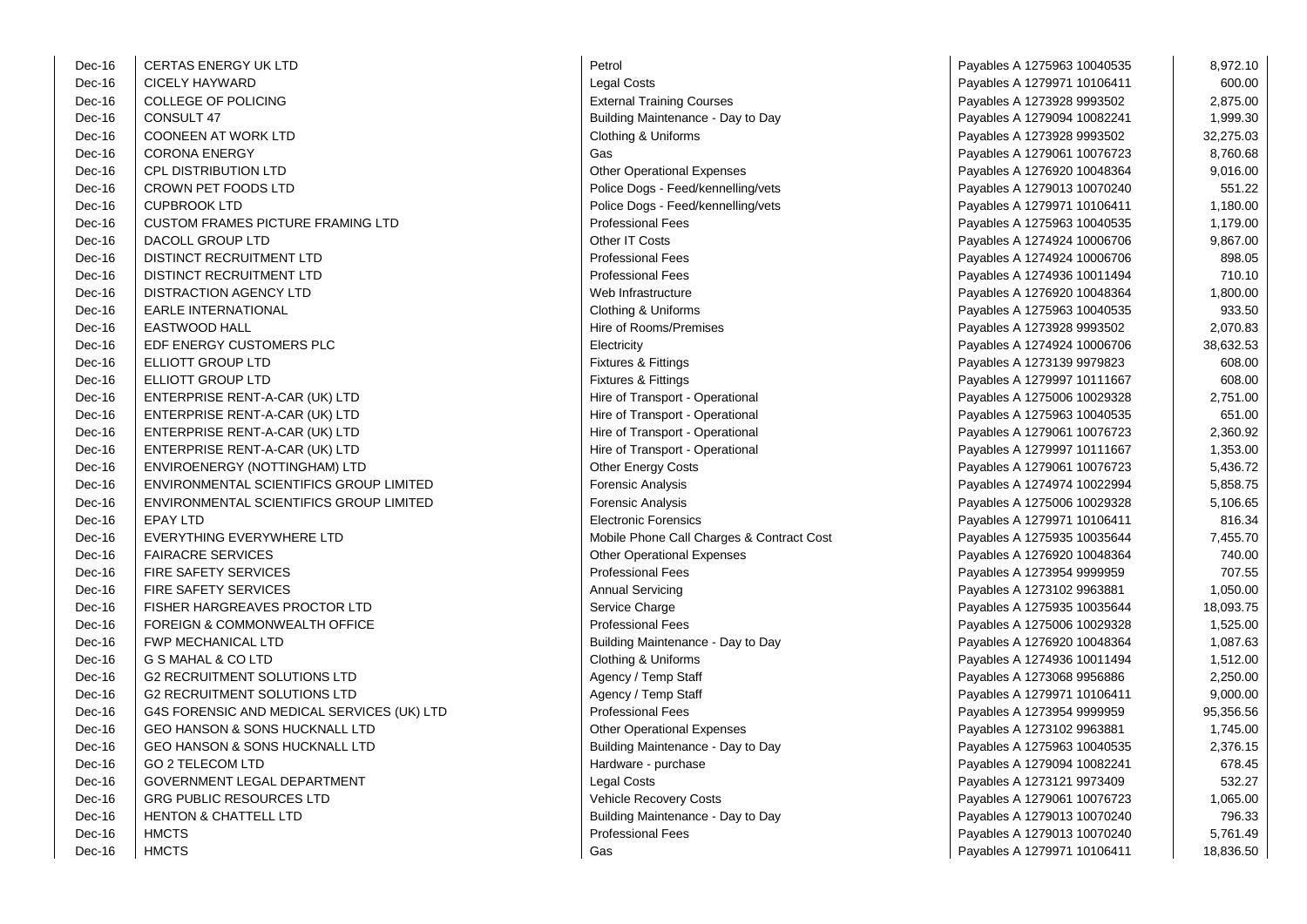| Dec-16 | <b>HMCTS</b>                          | Electricity                             | Payables A 1279971 10106411 | 27,321.47 |
|--------|---------------------------------------|-----------------------------------------|-----------------------------|-----------|
| Dec-16 | <b>HMCTS</b>                          | Water Services / Rates                  | Payables A 1279971 10106411 | 2,851.66  |
| Dec-16 | <b>HMCTS</b>                          | <b>Other Local Security Costs</b>       | Payables A 1279971 10106411 | 10,482.03 |
| Dec-16 | HOME OFFICE                           | Software - upgrade                      | Payables A 1274924 10006706 | 6,989.00  |
| Dec-16 | <b>IBM UK LTD</b>                     | Software Licences                       | Payables A 1279061 10076723 | 6,924.00  |
| Dec-16 | <b>ICE WATCH LTD</b>                  | Fixtures & Fittings                     | Payables A 1277931 10056465 | 1,788.00  |
| Dec-16 | <b>IMSERV EUROPE LTD</b>              | <b>Other Energy Costs</b>               | Payables A 1277964 10063288 | 1,638.90  |
| Dec-16 | <b>JACKSON LIFT SERVICES LTD</b>      | <b>Fixtures &amp; Fittings</b>          | Payables A 1275935 10035644 | 1,650.00  |
| Dec-16 | JOHNS OF NOTTINGHAM                   | <b>Planned Maintenance</b>              | Payables A 1279061 10076723 | 2,440.00  |
| Dec-16 | <b>KEY FORENSIC SERVICES LTD</b>      | <b>Forensic Analysis</b>                | Payables A 1274974 10022994 | 26,237.91 |
| Dec-16 | <b>KEY FORENSIC SERVICES LTD</b>      | <b>Forensic Analysis</b>                | Payables A 1275006 10029328 | 8,511.60  |
| Dec-16 | <b>KEY FORENSIC SERVICES LTD</b>      | <b>Forensic Analysis</b>                | Payables A 1275935 10035644 | 12,185.78 |
| Dec-16 | KIER BUSINESS SERVICES LTD            | Consortium service - Pensions           | Payables A 1276920 10048364 | 9,302.00  |
| Dec-16 | KUSTOM GARAGE EQUIPMENT LTD           | Agency / Temp Staff                     | Payables A 1273139 9979823  | 4,753.83  |
| Dec-16 | LANGUAGE LINE SOLUTIONS               | <b>Interpreters Fees</b>                | Payables A 1279061 10076723 | 3,749.52  |
| Dec-16 | LGC LTD                               | <b>Forensic Analysis</b>                | Payables A 1273928 9993502  | 8,835.48  |
| Dec-16 | <b>LGC LTD</b>                        | <b>DNA Sampling</b>                     | Payables A 1274924 10006706 | 1,615.00  |
| Dec-16 | LION LABORATORIES LIMITED             | Service Charge                          | Payables A 1275006 10029328 | 8,008.00  |
| Dec-16 | MACILDOWIE ASSOCIATES LTD             | <b>Professional Fees</b>                | Payables A 1274924 10006706 | 1,282.05  |
| Dec-16 | MACILDOWIE ASSOCIATES LTD             | <b>Professional Fees</b>                | Payables A 1275935 10035644 | 7,332.05  |
| Dec-16 | MACILDOWIE ASSOCIATES LTD             | <b>Professional Fees</b>                | Payables A 1276920 10048364 | 769.23    |
| Dec-16 | MACILDOWIE ASSOCIATES LTD             | <b>Professional Fees</b>                | Payables A 1279997 10111667 | 1,278.37  |
| Dec-16 | <b>MACOI LTD</b>                      | Furniture                               | Payables A 1279997 10111667 | 2,619.54  |
| Dec-16 | <b>MAZARS LLP</b>                     | Internal Audit Fee                      | Payables A 1273102 9963881  | 14,150.40 |
| Dec-16 | MICHAEL PAGE RECRUITMENT LTD          | <b>Professional Fees</b>                | Payables A 1273068 9956886  | 8,226.00  |
| Dec-16 | MICHAEL PAGE RECRUITMENT LTD          | <b>Professional Fees</b>                | Payables A 1273121 9973409  | 3,658.55  |
| Dec-16 | MICHAEL PAGE RECRUITMENT LTD          | <b>Professional Fees</b>                | Payables A 1274974 10022994 | 8,228.55  |
| Dec-16 | MICHAEL PAGE RECRUITMENT LTD          | <b>Professional Fees</b>                | Payables A 1277964 10063288 | 3,658.55  |
| Dec-16 | MICHAEL PAGE RECRUITMENT LTD          | <b>Professional Fees</b>                | Payables A 1279971 10106411 | 27,432.75 |
| Dec-16 | <b>MICRO SYSTEMATION LTD</b>          | Software Licences                       | Payables A 1273139 9979823  | 1,198.00  |
| Dec-16 | <b>MILITEC LTD</b>                    | Firearms & Ammunition                   | Payables A 1275006 10029328 | 2,087.00  |
| Dec-16 | MITIE CLEANING & SUPPORT SERVICES LTD | <b>Contract Cleaning</b>                | Payables A 1274974 10022994 | 44,278.59 |
| Dec-16 | <b>MIVEN LTD</b>                      | Service Charge                          | Payables A 1274974 10022994 | 89,003.88 |
| Dec-16 | <b>MIVEN LTD</b>                      | Service Charge                          | Payables A 1279061 10076723 | 86,893.84 |
| Dec-16 | NATIONAL MONITORING                   | <b>Intruder Alarms</b>                  | Payables A 1279061 10076723 | 2,965.04  |
| Dec-16 | NEOPOST LTD                           | Postage Costs                           | Payables A 1275006 10029328 | 682.48    |
| Dec-16 | NETFORT TECHNOLOGIES LTD              | <b>Network Services</b>                 | Payables A 1273139 9979823  | 3,930.83  |
| Dec-16 | NEWTON NOTTINGHAM LLP                 | Rent                                    | Payables A 1280022 10115993 | 8,550.00  |
| Dec-16 | NEWTON NOTTINGHAM LLP                 | Other Insurance                         | Payables A 1279094 10082241 | 2,041.99  |
| Dec-16 | NMK BUSINESS SOLUTIONS LTD            | <b>Professional Fees</b>                | Payables A 1275963 10040535 | 3,019.53  |
| Dec-16 | NOTTINGHAMSHIRE COUNTY COUNCIL        | <b>Other PA Grants</b>                  | Payables A 1273068 9956886  | 84,711.56 |
| Dec-16 | NOTTINGHAMSHIRE FIRE SAFETY LTD       | <b>Specialist Operational Equipment</b> | Payables A 1273928 9993502  | 548.08    |
| Dec-16 | NP AUTOPARTS LTD TA DRIVEDEN          | Vehicles - Spares                       | Payables A 1273928 9993502  | 637.50    |
| Dec-16 | ORBIS PROTECT LTD                     | Professional Fees                       | Payables A 1273954 9999959  | 887.69    |
| Dec-16 | ORBIS PROTECT LTD                     | <b>Contract Cleaning</b>                | Payables A 1274924 10006706 | 870.00    |
| Dec-16 | ORBIS PROTECT LTD                     | <b>Vehicle Repairs</b>                  | Payables A 1279997 10111667 | 895.00    |
|        |                                       |                                         |                             |           |

| Electricity                       |
|-----------------------------------|
| Water Services / Rates            |
| <b>Other Local Security Costs</b> |
| Software - upgrade                |
| Software Licences                 |
| <b>Fixtures &amp; Fittings</b>    |
| Other Energy Costs                |
| <b>Fixtures &amp; Fittings</b>    |
| <b>Planned Maintenance</b>        |
| Forensic Analysis                 |
| Forensic Analysis                 |
| Forensic Analysis                 |
| Consortium service - Pensions     |
| Agency / Temp Staff               |
| <b>Interpreters Fees</b>          |
| Forensic Analysis                 |
| <b>DNA Sampling</b>               |
| Service Charge                    |
| <b>Professional Fees</b>          |
| <b>Professional Fees</b>          |
| <b>Professional Fees</b>          |
| <b>Professional Fees</b>          |
| Furniture                         |
| <b>Internal Audit Fee</b>         |
| <b>Professional Fees</b>          |
| <b>Professional Fees</b>          |
| <b>Professional Fees</b>          |
| <b>Professional Fees</b>          |
| <b>Professional Fees</b>          |
| Software Licences                 |
| Firearms & Ammunition             |
| <b>Contract Cleaning</b>          |
| Service Charge                    |
| Service Charge                    |
| <b>Intruder Alarms</b>            |
| Postage Costs                     |
| <b>Network Services</b>           |
| Rent                              |
| Other Insurance                   |
| <b>Professional Fees</b>          |
| Other PA Grants                   |
| Specialist Operational Equipmer   |
| Vehicles - Spares                 |
| <b>Professional Fees</b>          |
| <b>Contract Cleaning</b>          |
| Vehicle Repairs                   |

| -16 | <b>HMCTS</b>                          | Electricity                      | Payables A 1279971 10106411 | 27,321.47 |
|-----|---------------------------------------|----------------------------------|-----------------------------|-----------|
| -16 | <b>HMCTS</b>                          | Water Services / Rates           | Payables A 1279971 10106411 | 2,851.66  |
| -16 | <b>HMCTS</b>                          | Other Local Security Costs       | Payables A 1279971 10106411 | 10,482.03 |
| -16 | <b>HOME OFFICE</b>                    | Software - upgrade               | Payables A 1274924 10006706 | 6,989.00  |
| -16 | <b>IBM UK LTD</b>                     | Software Licences                | Payables A 1279061 10076723 | 6,924.00  |
| -16 | <b>ICE WATCH LTD</b>                  | Fixtures & Fittings              | Payables A 1277931 10056465 | 1,788.00  |
| -16 | <b>IMSERV EUROPE LTD</b>              | <b>Other Energy Costs</b>        | Payables A 1277964 10063288 | 1,638.90  |
| -16 | <b>JACKSON LIFT SERVICES LTD</b>      | Fixtures & Fittings              | Payables A 1275935 10035644 | 1,650.00  |
| -16 | JOHNS OF NOTTINGHAM                   | <b>Planned Maintenance</b>       | Payables A 1279061 10076723 | 2,440.00  |
| -16 | <b>KEY FORENSIC SERVICES LTD</b>      | <b>Forensic Analysis</b>         | Payables A 1274974 10022994 | 26,237.91 |
| -16 | <b>KEY FORENSIC SERVICES LTD</b>      | <b>Forensic Analysis</b>         | Payables A 1275006 10029328 | 8,511.60  |
| -16 | <b>KEY FORENSIC SERVICES LTD</b>      | <b>Forensic Analysis</b>         | Payables A 1275935 10035644 | 12,185.78 |
| -16 | KIER BUSINESS SERVICES LTD            | Consortium service - Pensions    | Payables A 1276920 10048364 | 9,302.00  |
| -16 | KUSTOM GARAGE EQUIPMENT LTD           | Agency / Temp Staff              | Payables A 1273139 9979823  | 4,753.83  |
| -16 | LANGUAGE LINE SOLUTIONS               | <b>Interpreters Fees</b>         | Payables A 1279061 10076723 | 3,749.52  |
| -16 | <b>LGC LTD</b>                        | <b>Forensic Analysis</b>         | Payables A 1273928 9993502  | 8,835.48  |
| -16 | <b>LGC LTD</b>                        | <b>DNA Sampling</b>              | Payables A 1274924 10006706 | 1,615.00  |
| -16 | LION LABORATORIES LIMITED             | Service Charge                   | Payables A 1275006 10029328 | 8,008.00  |
| -16 | MACILDOWIE ASSOCIATES LTD             | <b>Professional Fees</b>         | Payables A 1274924 10006706 | 1,282.05  |
| -16 | <b>MACILDOWIE ASSOCIATES LTD</b>      | <b>Professional Fees</b>         | Payables A 1275935 10035644 | 7,332.05  |
| -16 | <b>MACILDOWIE ASSOCIATES LTD</b>      | <b>Professional Fees</b>         | Payables A 1276920 10048364 | 769.23    |
| -16 | <b>MACILDOWIE ASSOCIATES LTD</b>      | <b>Professional Fees</b>         | Payables A 1279997 10111667 | 1,278.37  |
| -16 | <b>MACOI LTD</b>                      | Furniture                        | Payables A 1279997 10111667 | 2,619.54  |
| -16 | <b>MAZARS LLP</b>                     | Internal Audit Fee               | Payables A 1273102 9963881  | 14,150.40 |
| -16 | MICHAEL PAGE RECRUITMENT LTD          | <b>Professional Fees</b>         | Payables A 1273068 9956886  | 8,226.00  |
| -16 | MICHAEL PAGE RECRUITMENT LTD          | <b>Professional Fees</b>         | Payables A 1273121 9973409  | 3,658.55  |
| -16 | MICHAEL PAGE RECRUITMENT LTD          | <b>Professional Fees</b>         | Payables A 1274974 10022994 | 8,228.55  |
| -16 | MICHAEL PAGE RECRUITMENT LTD          | <b>Professional Fees</b>         | Payables A 1277964 10063288 | 3,658.55  |
| -16 | MICHAEL PAGE RECRUITMENT LTD          | <b>Professional Fees</b>         | Payables A 1279971 10106411 | 27,432.75 |
| -16 | <b>MICRO SYSTEMATION LTD</b>          | Software Licences                | Payables A 1273139 9979823  | 1,198.00  |
| -16 | <b>MILITEC LTD</b>                    | Firearms & Ammunition            | Payables A 1275006 10029328 | 2,087.00  |
| -16 | MITIE CLEANING & SUPPORT SERVICES LTD | <b>Contract Cleaning</b>         | Payables A 1274974 10022994 | 44,278.59 |
| -16 | <b>MIVEN LTD</b>                      | Service Charge                   | Payables A 1274974 10022994 | 89,003.88 |
| -16 | <b>MIVEN LTD</b>                      | Service Charge                   | Payables A 1279061 10076723 | 86,893.84 |
| -16 | NATIONAL MONITORING                   | <b>Intruder Alarms</b>           | Payables A 1279061 10076723 | 2,965.04  |
| -16 | <b>NEOPOST LTD</b>                    | Postage Costs                    | Payables A 1275006 10029328 | 682.48    |
| -16 | NETFORT TECHNOLOGIES LTD              | <b>Network Services</b>          | Payables A 1273139 9979823  | 3,930.83  |
| -16 | NEWTON NOTTINGHAM LLP                 | Rent                             | Payables A 1280022 10115993 | 8,550.00  |
| -16 | NEWTON NOTTINGHAM LLP                 | Other Insurance                  | Payables A 1279094 10082241 | 2,041.99  |
| -16 | NMK BUSINESS SOLUTIONS LTD            | <b>Professional Fees</b>         | Payables A 1275963 10040535 | 3,019.53  |
| -16 | NOTTINGHAMSHIRE COUNTY COUNCIL        | Other PA Grants                  | Payables A 1273068 9956886  | 84,711.56 |
| -16 | NOTTINGHAMSHIRE FIRE SAFETY LTD       | Specialist Operational Equipment | Payables A 1273928 9993502  | 548.08    |
| -16 | NP AUTOPARTS LTD TA DRIVEDEN          | Vehicles - Spares                | Payables A 1273928 9993502  | 637.50    |
| -16 | ORBIS PROTECT LTD                     | <b>Professional Fees</b>         | Payables A 1273954 9999959  | 887.69    |
| -16 | <b>ORBIS PROTECT LTD</b>              | <b>Contract Cleaning</b>         | Payables A 1274924 10006706 | 870.00    |
| -16 | ORRIS PROTECT LTD                     | Vehicle Renairs                  | Payables A 1270007 10111667 | 895.00    |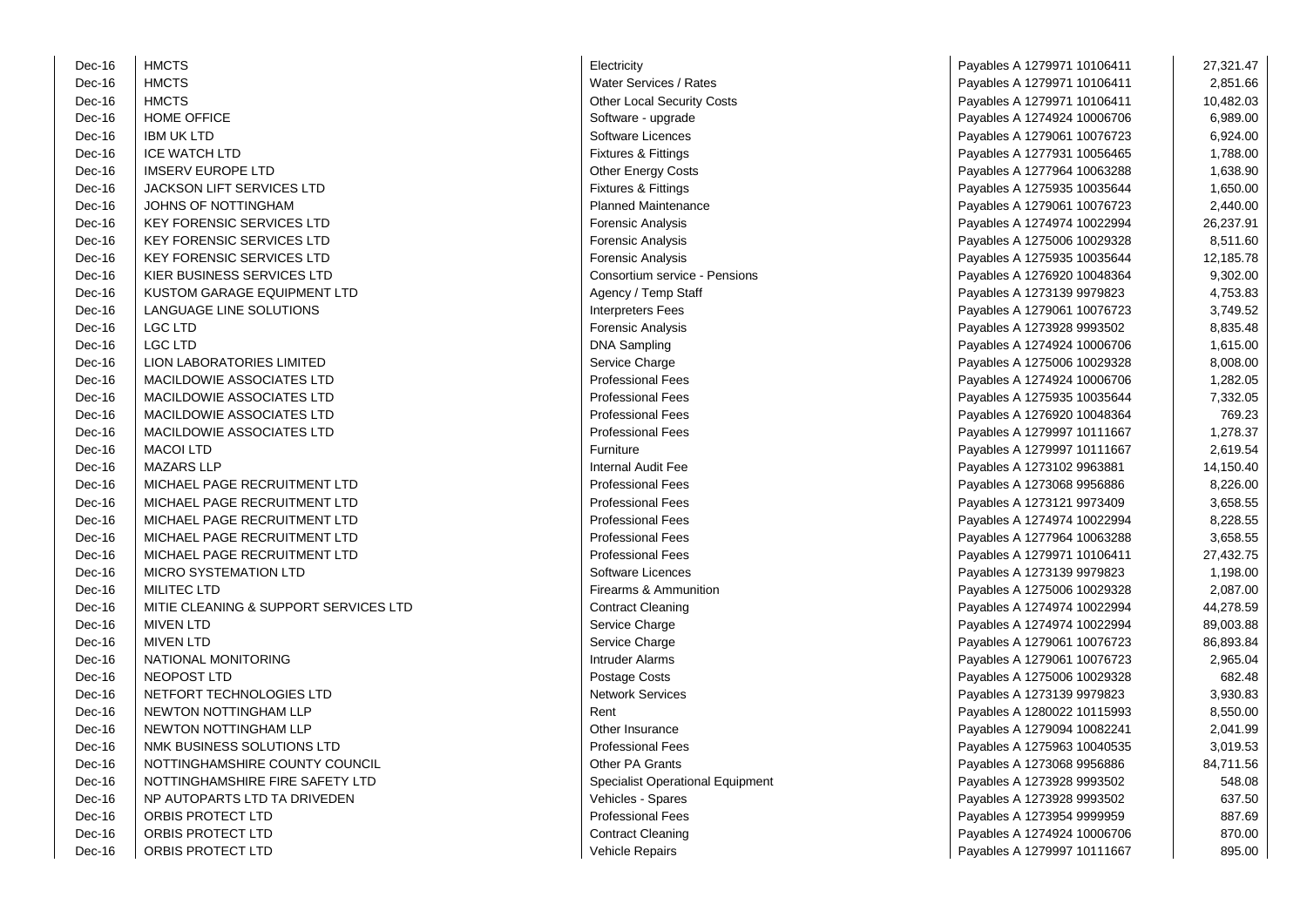| Dec-16 | ORBIS PROTECT LTD                                    | Vehicle Cleaning                  | Payables A 1273068 9956886  | 895.00    |
|--------|------------------------------------------------------|-----------------------------------|-----------------------------|-----------|
| Dec-16 | ORBIS PROTECT LTD                                    | Vehicle Cleaning                  | Payables A 1274924 10006706 | 660.00    |
| Dec-16 | ORCHID CELLMARK LTD                                  | Forensic Analysis                 | Payables A 1275006 10029328 | 600.00    |
| Dec-16 | ORCHID CELLMARK LTD                                  | <b>DNA Sampling</b>               | Payables A 1273181 9986338  | 8,075.50  |
| Dec-16 | ORCHID CELLMARK LTD                                  | <b>DNA Sampling</b>               | Payables A 1274974 10022994 | 27,491.00 |
| Dec-16 | ORCHID CELLMARK LTD                                  | <b>DNA Sampling</b>               | Payables A 1275006 10029328 | 14,376.00 |
| Dec-16 | ORCHID CELLMARK LTD                                  | <b>DNA Sampling</b>               | Payables A 1275935 10035644 | 4,470.00  |
| Dec-16 | ORE LTD                                              | <b>External Training Courses</b>  | Payables A 1279997 10111667 | 700.00    |
| Dec-16 | <b>OXFORD UNIVERSITY PRESS</b>                       | <b>Books &amp; Publications</b>   | Payables A 1279094 10082241 | 675.00    |
| Dec-16 | PANGBOURNE MUSICAL DISTRIBUTORS LTD                  | Mobile Information System         | Payables A 1279061 10076723 | 1,394.00  |
| Dec-16 | PAYPOINT PLC                                         | <b>Electronic Forensics</b>       | Payables A 1279971 10106411 | 1,025.00  |
| Dec-16 | PHOENIX SOFTWARE LTD                                 | Software Licences                 | Payables A 1274936 10011494 | 2,659.50  |
| Dec-16 | <b>PICK EVERARD</b>                                  | Building Maintenance - Day to Day | Payables A 1273954 9999959  | 13,649.39 |
| Dec-16 | POLICE AND CRIME COMMISSIONER FOR GREATER MANCHESTER | <b>External Training Courses</b>  | Payables A 1274924 10006706 | 1,239.00  |
| Dec-16 | POLICE AND CRIME COMMISSIONER FOR LEICESTERSHIRE     | <b>Professional Fees</b>          | Payables A 1275935 10035644 | 8,280.00  |
| Dec-16 | POLICE AND CRIME COMMISSIONER FOR LEICESTERSHIRE     | <b>Professional Fees</b>          | Payables A 1277931 10056465 | 12,733.07 |
| Dec-16 | POLICE AND CRIME COMMISSIONER FOR LEICESTERSHIRE     | Collaboration service             | Payables A 1273121 9973409  | 4,854.76  |
| Dec-16 | POLICE AND CRIME COMMISSIONER FOR LEICESTERSHIRE     | Subsistence                       | Payables A 1275963 10040535 | 14,700.96 |
| Dec-16 | POLICE AND CRIME COMMISSIONER FOR LEICESTERSHIRE     | Other IT Costs                    |                             | 12,343.16 |
|        |                                                      | <b>Mutual Aid</b>                 | Payables A 1273068 9956886  |           |
| Dec-16 | POLICE AND CRIME COMMISSIONER FOR WARWICKSHIRE       | <b>Mutual Aid</b>                 | Payables A 1275963 10040535 | 10,786.70 |
| Dec-16 | POLICE AND CRIME COMMISSIONER FOR WEST MERCIA        |                                   | Payables A 1277964 10063288 | 7,190.15  |
| Dec-16 | POLICE AND CRIME COMMISSIONER FOR WEST MIDLANDS      | <b>Professional Fees</b>          | Payables A 1273121 9973409  | 50,543.00 |
| Dec-16 | POLICE AND CRIME COMMISSIONER FOR WEST YORKSHIRE     | <b>External Training Courses</b>  | Payables A 1273954 9999959  | 2,450.00  |
| Dec-16 | PROF S AL-SARRAJ                                     | <b>Forensic Analysis</b>          | Payables A 1279061 10076723 | 2,000.00  |
| Dec-16 | RECOVERY MANAGEMENT SERVICES LTD                     | Vehicle Recovery Costs            | Payables A 1275006 10029328 | 4,724.00  |
| Dec-16 | REED SPECIALIST RECRUITMENT LTD                      | <b>Professional Fees</b>          | Payables A 1273068 9956886  | 2,000.00  |
| Dec-16 | REED SPECIALIST RECRUITMENT LTD                      | <b>Professional Fees</b>          | Payables A 1275006 10029328 | 2,000.00  |
| Dec-16 | REED SPECIALIST RECRUITMENT LTD                      | <b>Professional Fees</b>          | Payables A 1275963 10040535 | 2,000.00  |
| Dec-16 | REED SPECIALIST RECRUITMENT LTD                      | <b>Professional Fees</b>          | Payables A 1279061 10076723 | 2,000.00  |
| Dec-16 | REED SPECIALIST RECRUITMENT LTD                      | Agency / Temp Staff               | Payables A 1273068 9956886  | 3,086.62  |
| Dec-16 | REED SPECIALIST RECRUITMENT LTD                      | Agency / Temp Staff               | Payables A 1275963 10040535 | 1,117.00  |
| Dec-16 | REED SPECIALIST RECRUITMENT LTD                      | Agency / Temp Staff               | Payables A 1279061 10076723 | 1,117.00  |
| Dec-16 | REED SPECIALIST RECRUITMENT LTD                      | Agency / Temp Staff               | Payables A 1279997 10111667 | 789.58    |
| Dec-16 | RELIANCE HIGH TECH LTD                               | <b>Professional Fees</b>          | Payables A 1275963 10040535 | 1,347.52  |
| Dec-16 | RELIANCE HIGH TECH LTD                               | <b>Professional Fees</b>          | Payables A 1277931 10056465 | 9,432.64  |
| Dec-16 | RELIANCE HIGH TECH LTD                               | Building Maintenance - Day to Day | Payables A 1273181 9986338  | 1,020.00  |
| Dec-16 | RELIANCE HIGH TECH LTD                               | Building Maintenance - Day to Day | Payables A 1274974 10022994 | 2,143.50  |
| Dec-16 | RELIANCE HIGH TECH LTD                               | Building Maintenance - Day to Day | Payables A 1275006 10029328 | 4,603.95  |
| Dec-16 | <b>REMEDI</b>                                        | <b>Professional Fees</b>          | Payables A 1273139 9979823  | 11,484.84 |
| Dec-16 | ROYAL MAIL GROUP PLC                                 | Postage Costs                     | Payables A 1274924 10006706 | 4,901.04  |
| Dec-16 | ROYAL MAIL GROUP PLC                                 | Postage Costs                     | Payables A 1279094 10082241 | 4,897.54  |
| Dec-16 | RUSSELL RICHARDSON & SONS LTD                        | Waste Disposal                    | Payables A 1275963 10040535 | 827.00    |
| Dec-16 | S G SMITH T/A EASYMOVE                               | <b>Professional Fees</b>          | Payables A 1275935 10035644 | 3,750.00  |
| Dec-16 | S G SMITH T/A EASYMOVE                               | <b>Professional Fees</b>          | Payables A 1275963 10040535 | 1,088.77  |
| Dec-16 | S G SMITH T/A EASYMOVE                               | Rent                              | Payables A 1275935 10035644 | 1,500.00  |
| Dec-16 | SHRED-IT LTD                                         | <b>Professional Fees</b>          | Payables A 1274924 10006706 | 729.50    |
|        |                                                      |                                   |                             |           |

| Vehicle Cleaning                  |
|-----------------------------------|
| Vehicle Cleaning                  |
| Forensic Analysis                 |
| <b>DNA Sampling</b>               |
| <b>DNA Sampling</b>               |
| <b>DNA Sampling</b>               |
| <b>DNA Sampling</b>               |
| <b>External Training Courses</b>  |
| <b>Books &amp; Publications</b>   |
| Mobile Information System         |
| <b>Electronic Forensics</b>       |
| Software Licences                 |
| Building Maintenance - Day to Day |
| <b>External Training Courses</b>  |
| <b>Professional Fees</b>          |
| <b>Professional Fees</b>          |
| <b>Collaboration service</b>      |
| Subsistence                       |
| Other IT Costs                    |
| Mutual Aid                        |
| <b>Mutual Aid</b>                 |
| <b>Professional Fees</b>          |
| <b>External Training Courses</b>  |
| Forensic Analysis                 |
| Vehicle Recovery Costs            |
| <b>Professional Fees</b>          |
| <b>Professional Fees</b>          |
| <b>Professional Fees</b>          |
| <b>Professional Fees</b>          |
| Agency / Temp Staff               |
| Agency / Temp Staff               |
| Agency / Temp Staff               |
| Agency / Temp Staff               |
| <b>Professional Fees</b>          |
| <b>Professional Fees</b>          |
| Building Maintenance - Day to Day |
| Building Maintenance - Day to Day |
| Building Maintenance - Day to Day |
| <b>Professional Fees</b>          |
| Postage Costs                     |
| Postage Costs                     |
| <b>Waste Disposal</b>             |
| <b>Professional Fees</b>          |
| <b>Professional Fees</b>          |
| Rent                              |
| <b>Professional Fees</b>          |
|                                   |

| Payables A 1273068 9956886  | 895.00    |
|-----------------------------|-----------|
| Payables A 1274924 10006706 | 660.00    |
| Payables A 1275006 10029328 | 600.00    |
| Payables A 1273181 9986338  | 8,075.50  |
| Payables A 1274974 10022994 | 27,491.00 |
| Payables A 1275006 10029328 | 14,376.00 |
| Payables A 1275935 10035644 | 4,470.00  |
| Payables A 1279997 10111667 | 700.00    |
| Payables A 1279094 10082241 | 675.00    |
| Payables A 1279061 10076723 | 1,394.00  |
| Payables A 1279971 10106411 | 1,025.00  |
| Payables A 1274936 10011494 | 2,659.50  |
| Payables A 1273954 9999959  | 13,649.39 |
| Payables A 1274924 10006706 | 1,239.00  |
| Payables A 1275935 10035644 | 8,280.00  |
| Payables A 1277931 10056465 | 12,733.07 |
| Payables A 1273121 9973409  | 4,854.76  |
| Payables A 1275963 10040535 | 14,700.96 |
| Payables A 1273068 9956886  | 12,343.16 |
| Payables A 1275963 10040535 | 10,786.70 |
| Payables A 1277964 10063288 | 7,190.15  |
| Payables A 1273121 9973409  | 50,543.00 |
| Payables A 1273954 9999959  | 2,450.00  |
| Payables A 1279061 10076723 | 2,000.00  |
| Payables A 1275006 10029328 | 4,724.00  |
| Payables A 1273068 9956886  | 2,000.00  |
| Payables A 1275006 10029328 | 2,000.00  |
| Payables A 1275963 10040535 | 2,000.00  |
| Payables A 1279061 10076723 | 2,000.00  |
| Payables A 1273068 9956886  | 3,086.62  |
| Payables A 1275963 10040535 | 1,117.00  |
| Payables A 1279061 10076723 | 1,117.00  |
| Payables A 1279997 10111667 | 789.58    |
| Payables A 1275963 10040535 | 1,347.52  |
| Payables A 1277931 10056465 | 9,432.64  |
| Payables A 1273181 9986338  | 1,020.00  |
| Payables A 1274974 10022994 | 2,143.50  |
| Payables A 1275006 10029328 | 4,603.95  |
| Payables A 1273139 9979823  | 11,484.84 |
| Payables A 1274924 10006706 | 4,901.04  |
| Payables A 1279094 10082241 | 4,897.54  |
| Payables A 1275963 10040535 | 827.00    |
| Payables A 1275935 10035644 | 3,750.00  |
| Payables A 1275963 10040535 | 1,088.77  |
| Payables A 1275935 10035644 | 1,500.00  |
| Pavables A 1274924 10006706 | 729.50    |